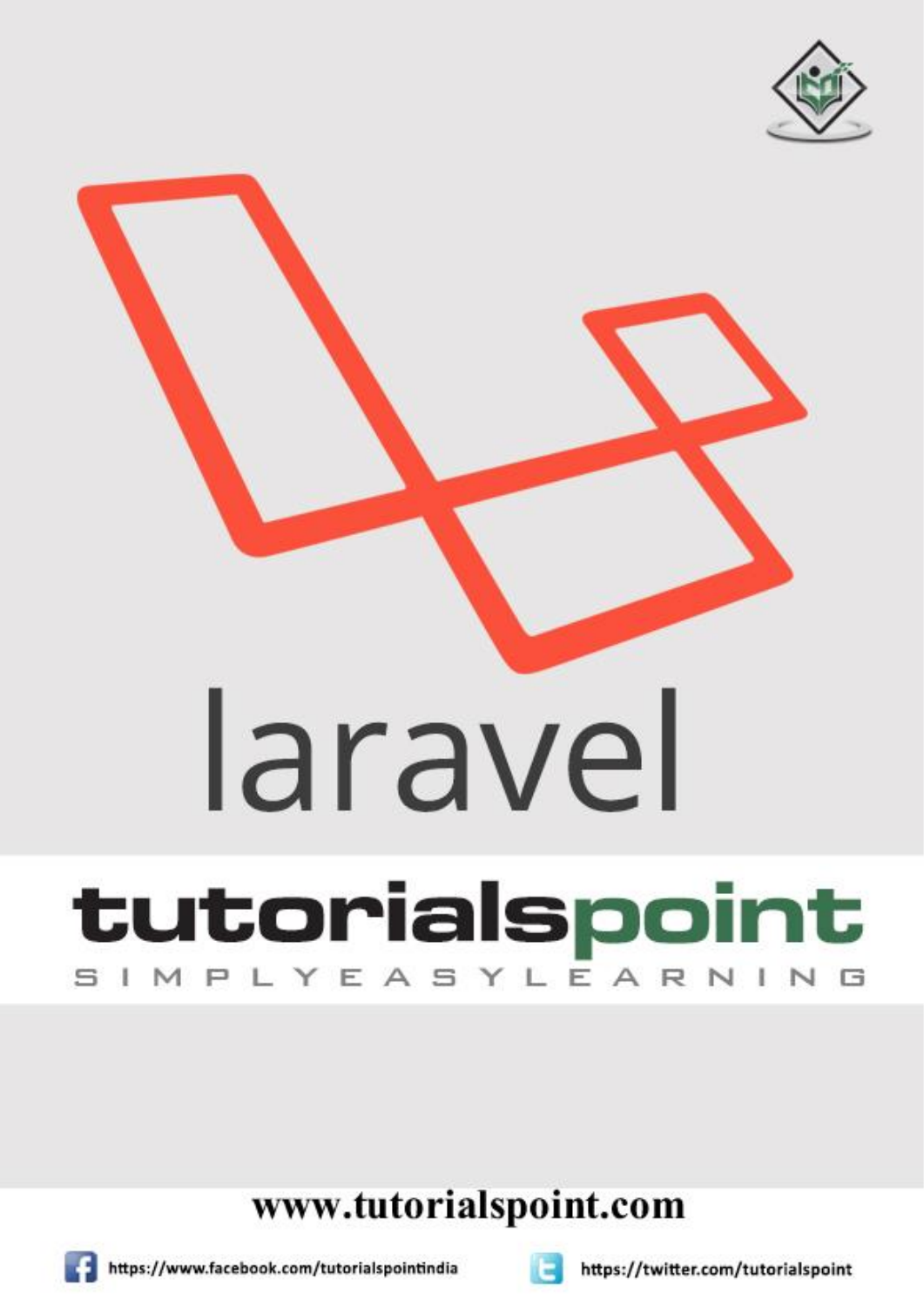## **About the Tutorial**

Laravel is a powerful MVC PHP framework, designed for developers who need a simple and elegant toolkit to create full-featured web applications. Laravel was created by Taylor Otwell. This is a brief tutorial that explains the basics of Laravel framework.

### **Audience**

This tutorial will guide the developers and students who want to learn how to develop a website using Laravel. This tutorial is particularly meant for all those developers who have no prior experience of using Laravel.

### **Prerequisites**

Before you start proceeding with this tutorial, we make an assumption that you are familiar with HTML, Core PHP, and Advance PHP. We have used Laravel version 5.1 in all the examples.

## **Copyright & Disclaimer**

Copyright 2016 by Tutorials Point (I) Pvt. Ltd.

All the content and graphics published in this e-book are the property of Tutorials Point (I) Pvt. Ltd. The user of this e-book is prohibited to reuse, retain, copy, distribute or republish any contents or a part of contents of this e-book in any manner without written consent of the publisher.

We strive to update the contents of our website and tutorials as timely and as precisely as possible, however, the contents may contain inaccuracies or errors. Tutorials Point (I) Pvt. Ltd. provides no guarantee regarding the accuracy, timeliness or completeness of our website or its contents including this tutorial. If you discover any errors on our website or in this tutorial, please notify us at [contact@tutorialspoint.com](mailto:contact@tutorialspoint.com)

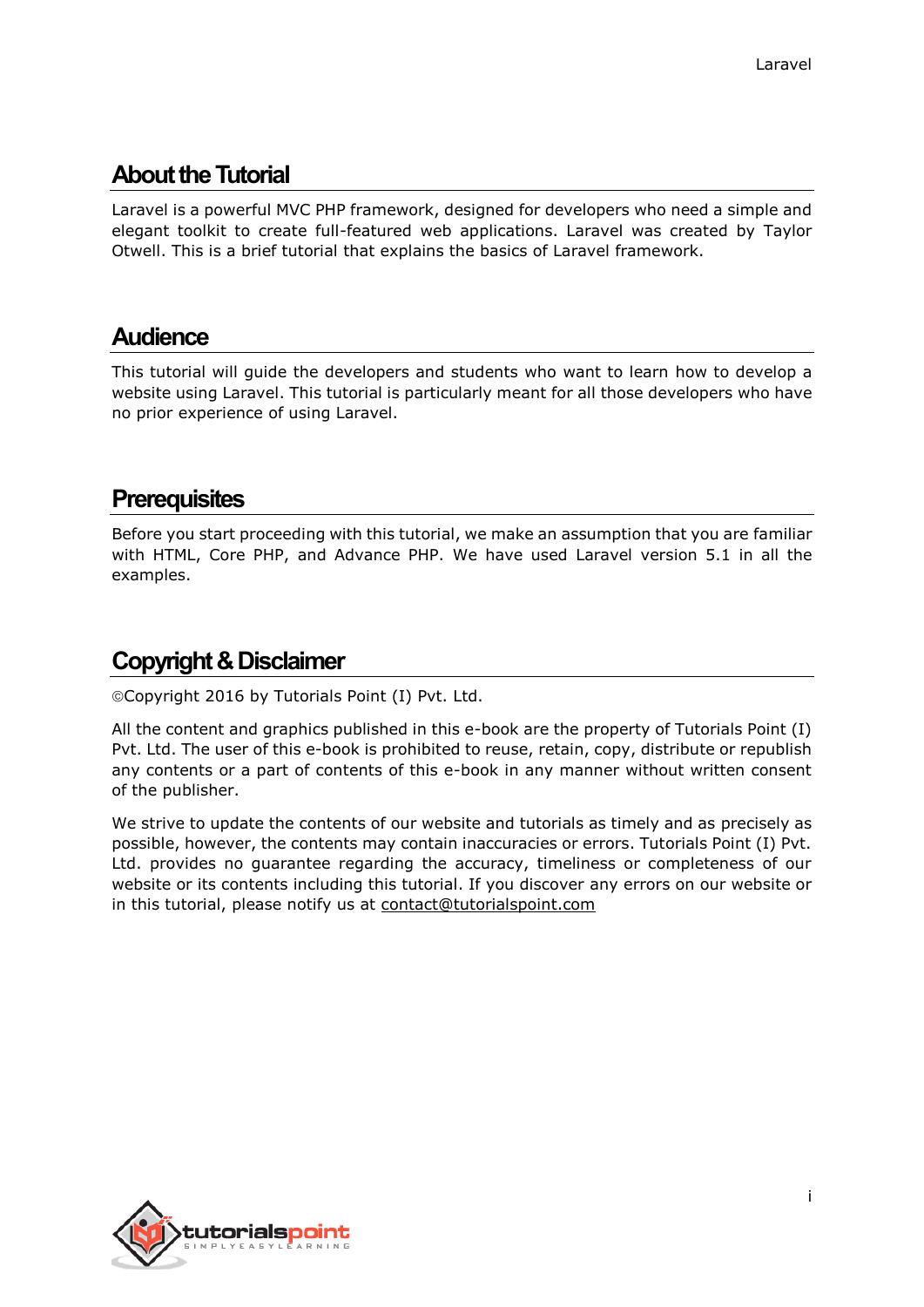## **Table of Contents**

| 1.          |   |
|-------------|---|
|             |   |
|             |   |
| 2.          |   |
| 3.          |   |
|             |   |
|             |   |
| $\mathbf 4$ |   |
|             |   |
|             |   |
|             |   |
|             | 8 |
|             |   |
| 5.          |   |
|             |   |
|             |   |
| 6.          |   |
|             |   |
|             |   |

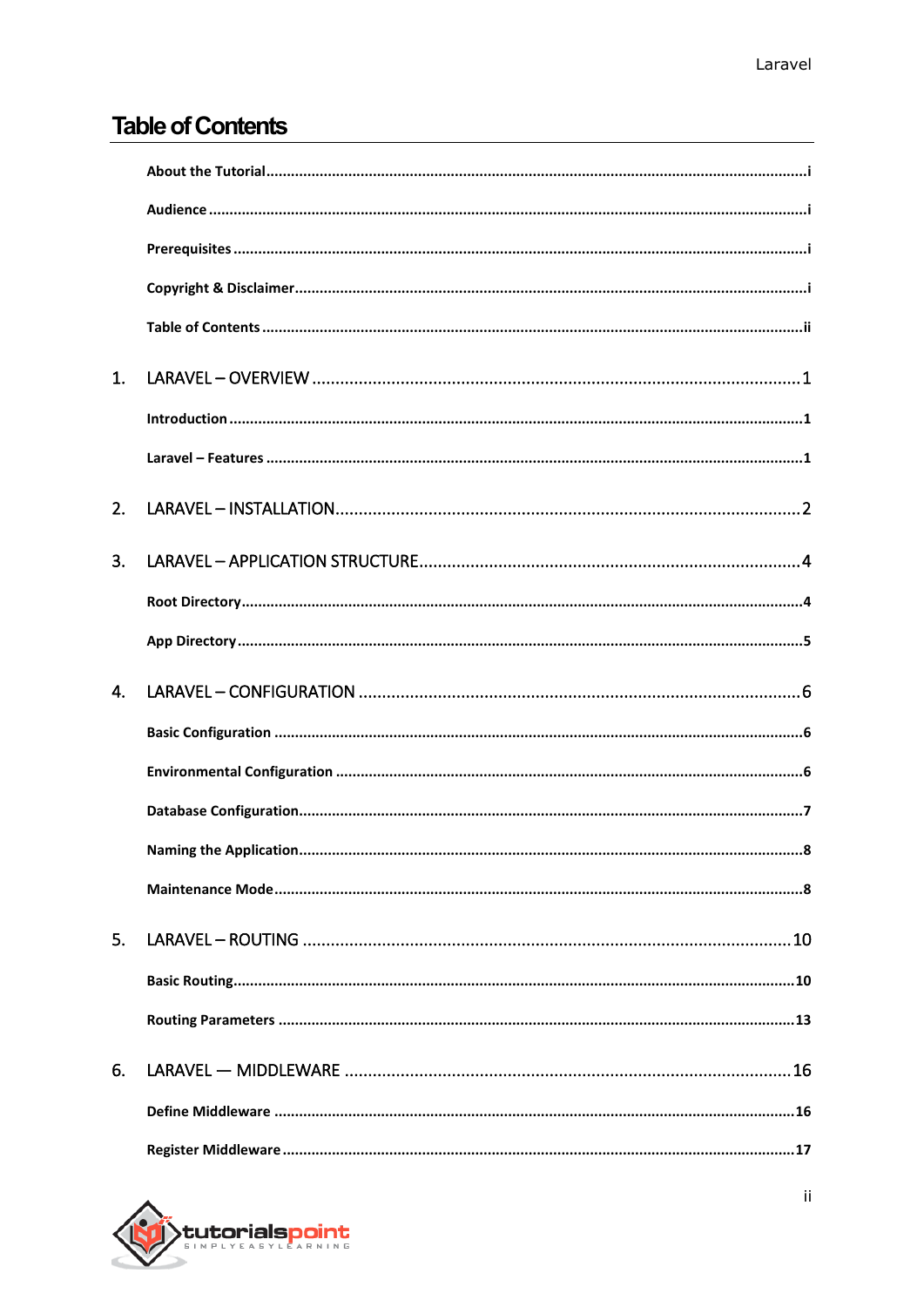| 7. |  |
|----|--|
|    |  |
|    |  |
|    |  |
|    |  |
|    |  |
|    |  |
| 8. |  |
|    |  |
|    |  |
| 9. |  |
|    |  |
|    |  |
|    |  |
|    |  |
|    |  |
|    |  |
|    |  |
|    |  |
|    |  |
|    |  |
|    |  |
|    |  |

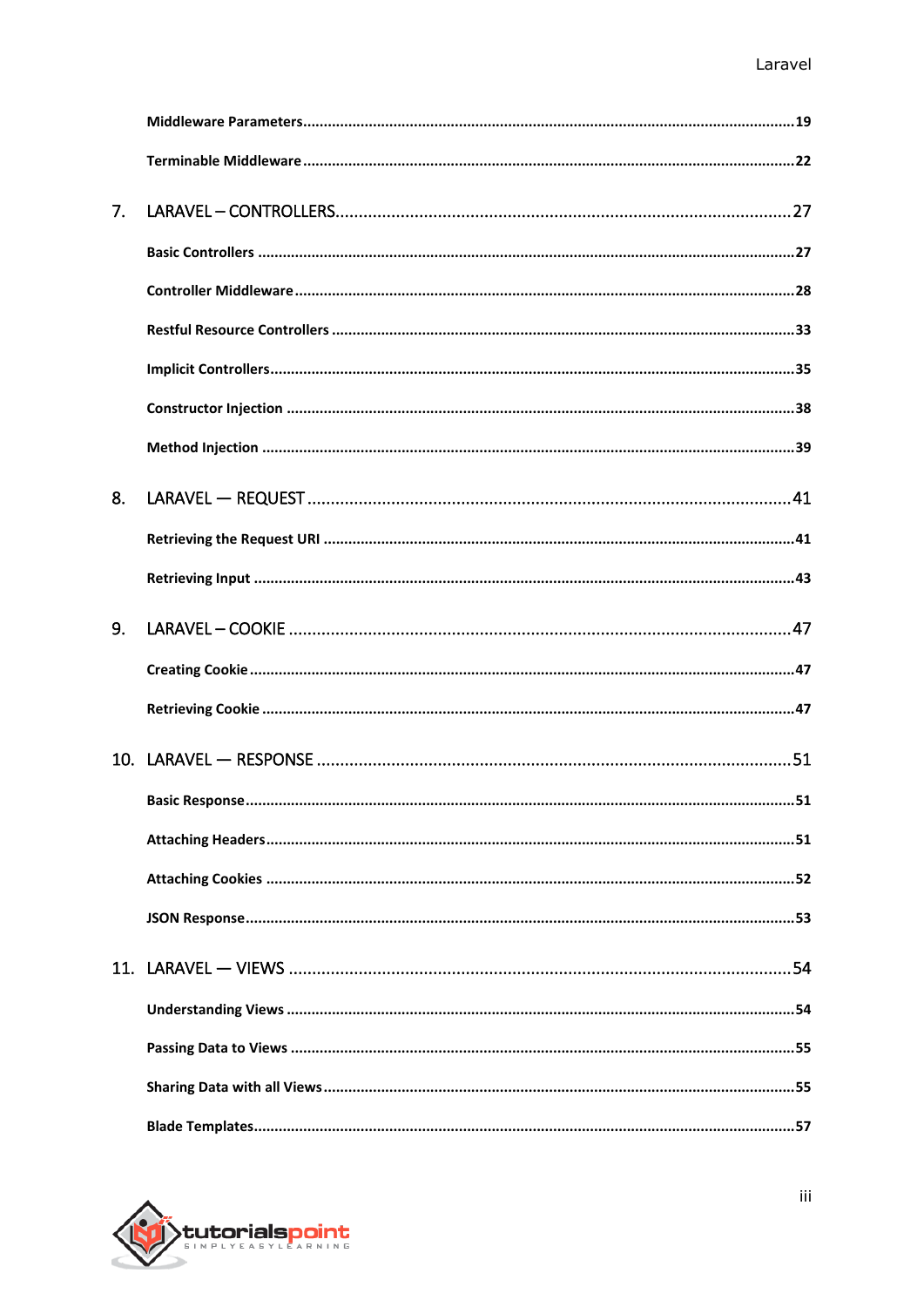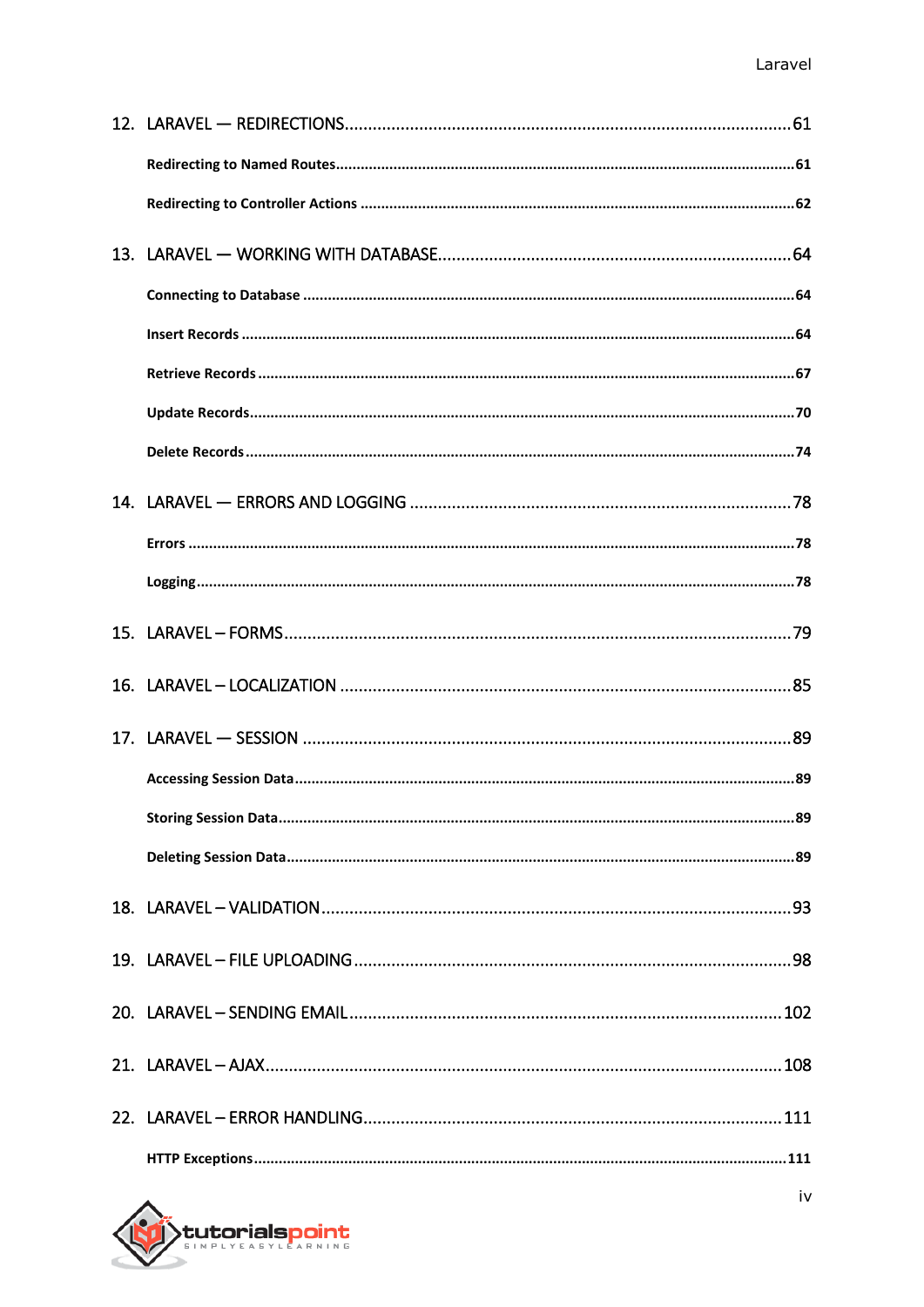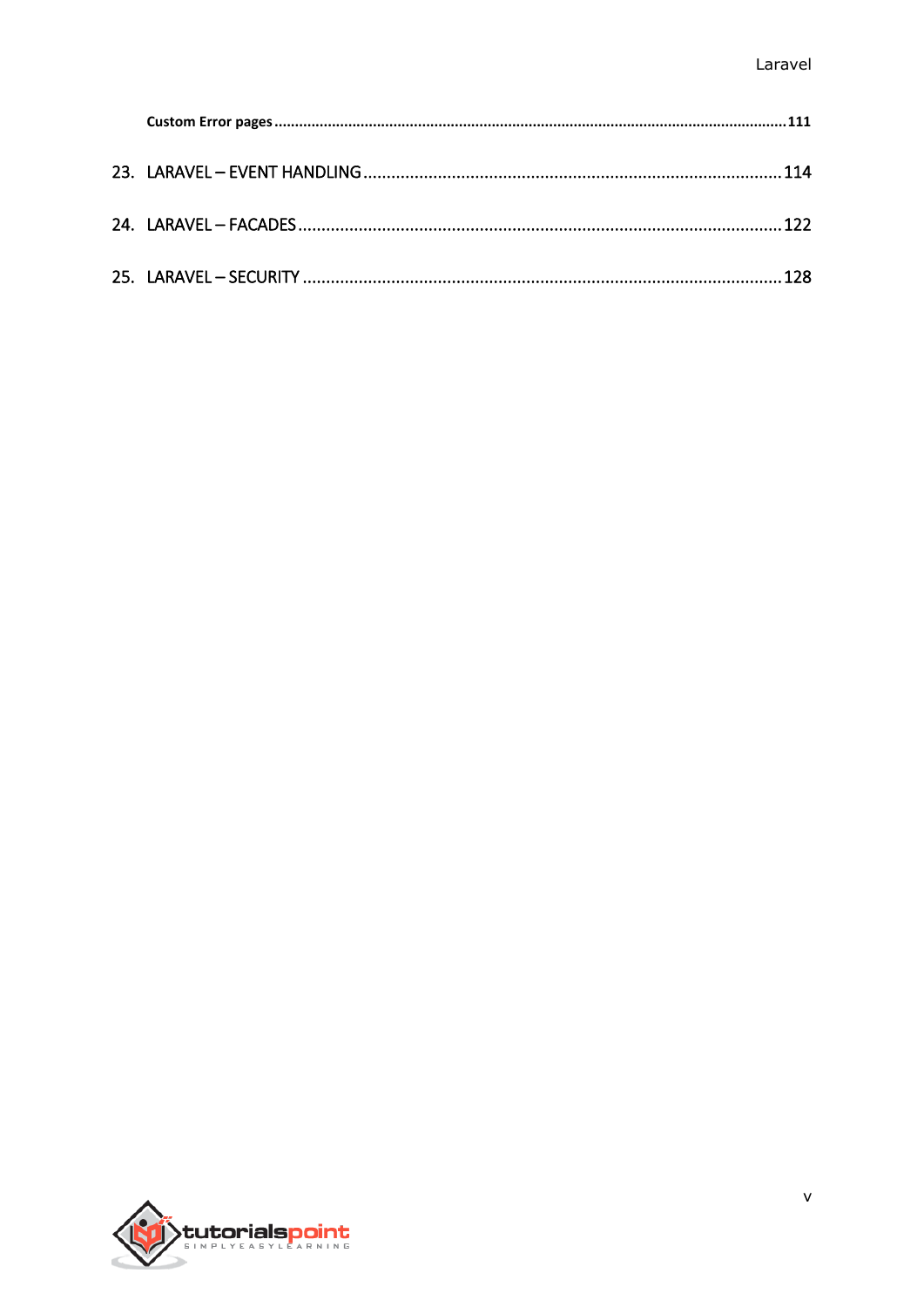## 1. Laravel – Overview

## **Introduction**

Laravel is an MVC framework with bundles, migrations, and Artisan CLI. Laravel offers a robust set of tools and an application architecture that incorporates many of the best features of frameworks like CodeIgniter, Yii, ASP.NET MVC, Ruby on Rails, Sinatra, and others.

Laravel is an Open Source framework. It has a very rich set of features which will boost the speed of Web Development. If you familiar with Core PHP and Advanced PHP, Laravel will make your task easier. It will save a lot time if you are planning to develop a website from scratch. Not only that, the website built in Laravel is also secure. It prevents the various attacks that can take place on websites.

### **Laravel–Features**

Laravel offers the following key features:

- Modularity
- Testability
- Routing
- Configuration management
- Query builder and ORM (**O**bject **R**elational **M**apper)
- Schema builder, migrations, and seeding
- Template engine
- E-mailing
- Authentication
- Redis
- Queues
- Event and command bus

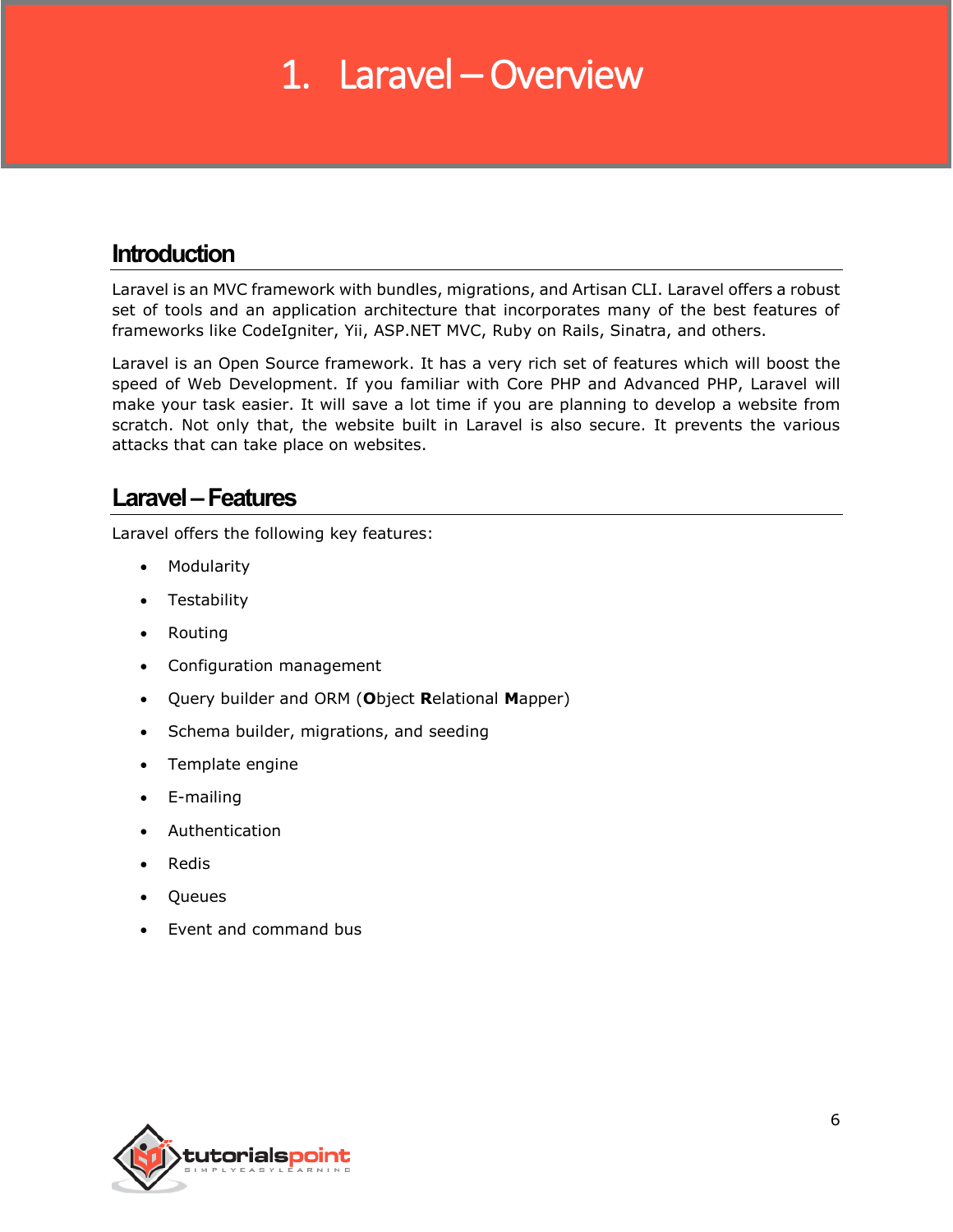## 2. Laravel – Installation

For managing dependencies, Laravel uses **composer**. Make sure you have a Composer installed on your system before you install Laravel.

**Step 1:** Visit the following URL and download composer to install it on your system.

<https://getcomposer.org/download/>

**Step 2:** After the Composer is installed, check the installation by typing the Composer command in the command prompt as shown in the following screenshot.

| Administrator: C:\Windows\System32\cmd.exe                                                                                                                                                                                                            |                                                                                                                                                                                                                                                                                                                                                        | 23<br>向<br>▭ |  |  |  |
|-------------------------------------------------------------------------------------------------------------------------------------------------------------------------------------------------------------------------------------------------------|--------------------------------------------------------------------------------------------------------------------------------------------------------------------------------------------------------------------------------------------------------------------------------------------------------------------------------------------------------|--------------|--|--|--|
| Microsoft Windows [Version 6.1.7601]<br>Copyright (c) 2009 Microsoft Corporation. All rights reserved.                                                                                                                                                |                                                                                                                                                                                                                                                                                                                                                        |              |  |  |  |
| C:\wamp\www\laravel>php artisan --version<br>Laravel Framework version 5.1.23 (LTS)                                                                                                                                                                   |                                                                                                                                                                                                                                                                                                                                                        |              |  |  |  |
| C:\wamp\www\laravel>cd\                                                                                                                                                                                                                               |                                                                                                                                                                                                                                                                                                                                                        |              |  |  |  |
| C:\>composer                                                                                                                                                                                                                                          |                                                                                                                                                                                                                                                                                                                                                        |              |  |  |  |
| (反应)对应,包含文字                                                                                                                                                                                                                                           |                                                                                                                                                                                                                                                                                                                                                        |              |  |  |  |
| Composer version 1.0—dev (c7ed232ef42c2bd63cdba057b6c7c8043b37cd5a) 2015—10—29 0<br>19:52:59                                                                                                                                                          |                                                                                                                                                                                                                                                                                                                                                        |              |  |  |  |
| Usage:<br>command [options] [arguments]                                                                                                                                                                                                               |                                                                                                                                                                                                                                                                                                                                                        |              |  |  |  |
| Options:<br>$-h.$ $-\text{he}$ $1\text{p}$<br>-q, --quiet<br>-V, --version<br>$-$ ansi<br>--no-ansi<br>−n, -−no-interaction<br>$-$ profile<br>-d, --working-dir=WORKING-DIR<br>g directory.<br>$ 1$ output, 2 for more verbose output and 3 for debug | Display this help message<br>Do not output any message<br>Display this application version<br>Force ANSI output<br>Disable ANSI output<br>Do not ask any interactive question<br>Display timing and memory usage information<br>If specified, use the given directory as workin<br>-vivulvvu, --verbose Morease the verbosity of messages: 1 for norma |              |  |  |  |

**Step 3:** Create a new directory anywhere in your system for your new Laravel project. After that, move to path where you have created the new directory and type the following command there to install Laravel.

composer create-project laravel/laravel –prefer-dist

**Step 4:** The above command will install Laravel in the current directory. Start the Laravel service by executing the following command.

php artisan serve

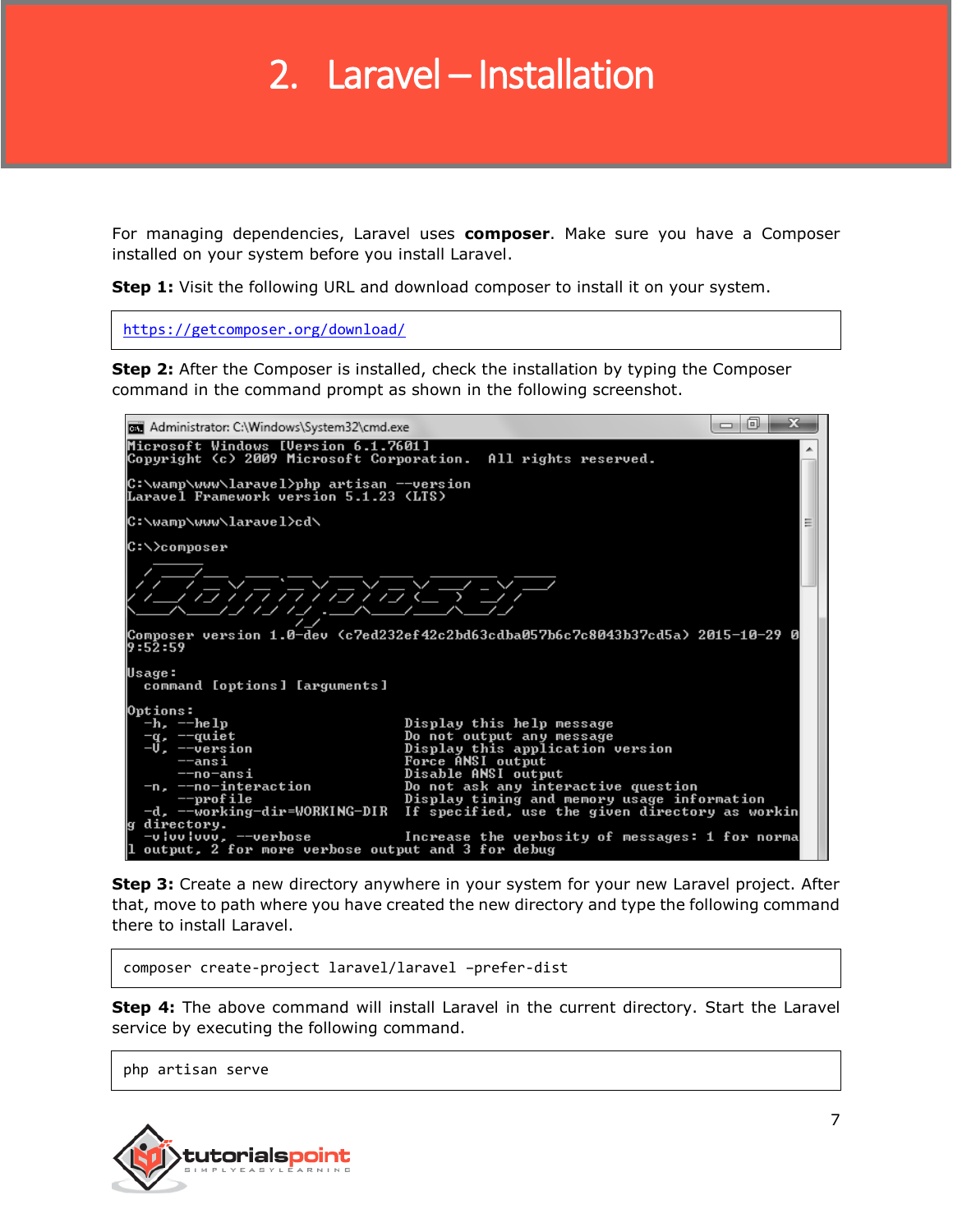**Step 5:** After executing the above command, you will see a screen as shown below:



**Step 6:** Copy the URL underlined in gray in the above screenshot and open that URL in the browser. If you see the following screen, it implies Laravel has been installed successfully.



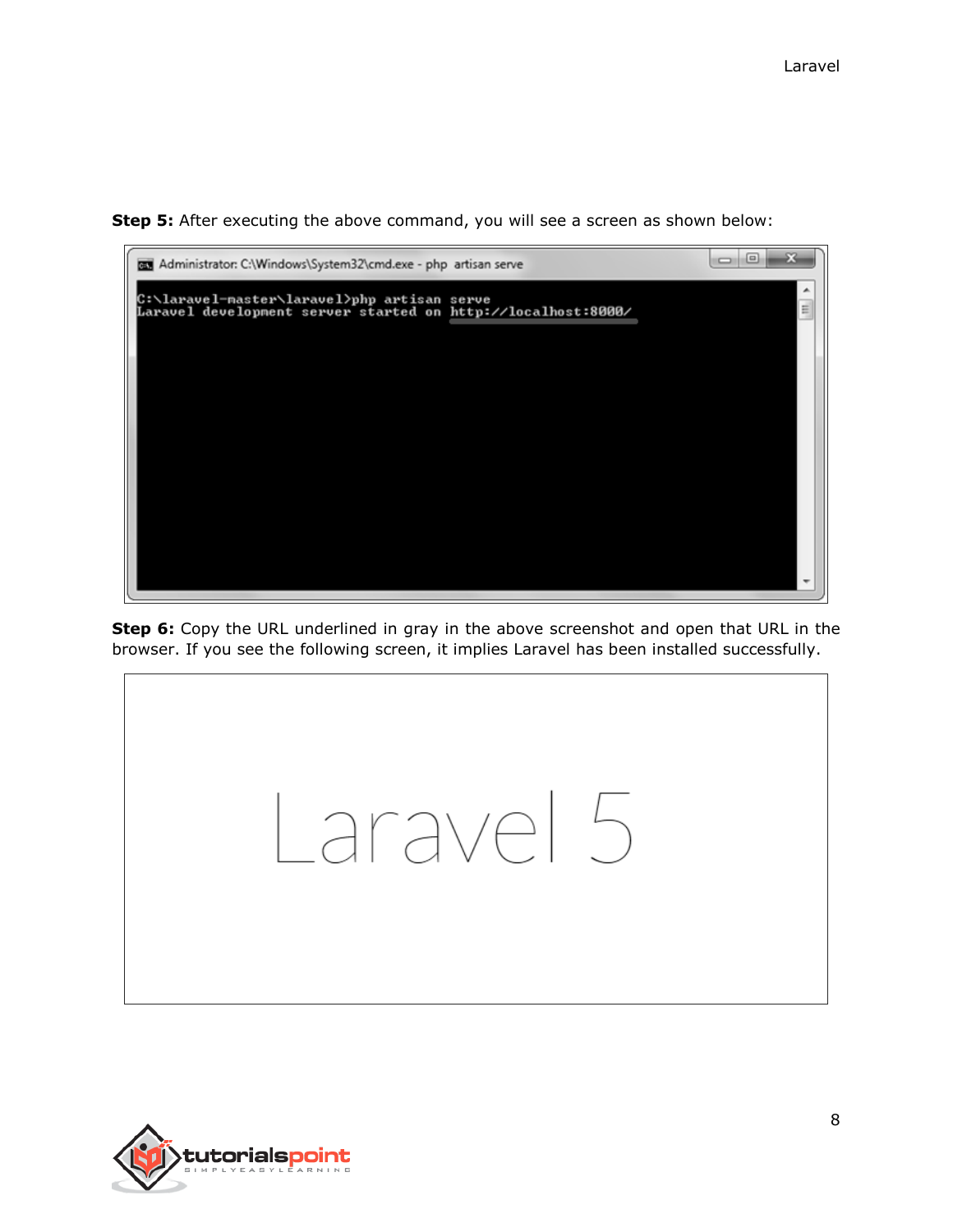# 3. Laravel – Application Structure

## **Root Directory**

The root directory of Laravel contains various folders and files as shown in the following figure.



- **app:** This directory contains the core code of the application.
- **bootstrap:** This directory contains the application bootstrapping script.
- **config:** This directory contains configuration files of application.
- **database:** This folder contains your database migration and seeds.
- **public:** This is the application's document root. It starts the Laravel application. It also contains the assets of the application like JavaScript, CSS, Images, etc.

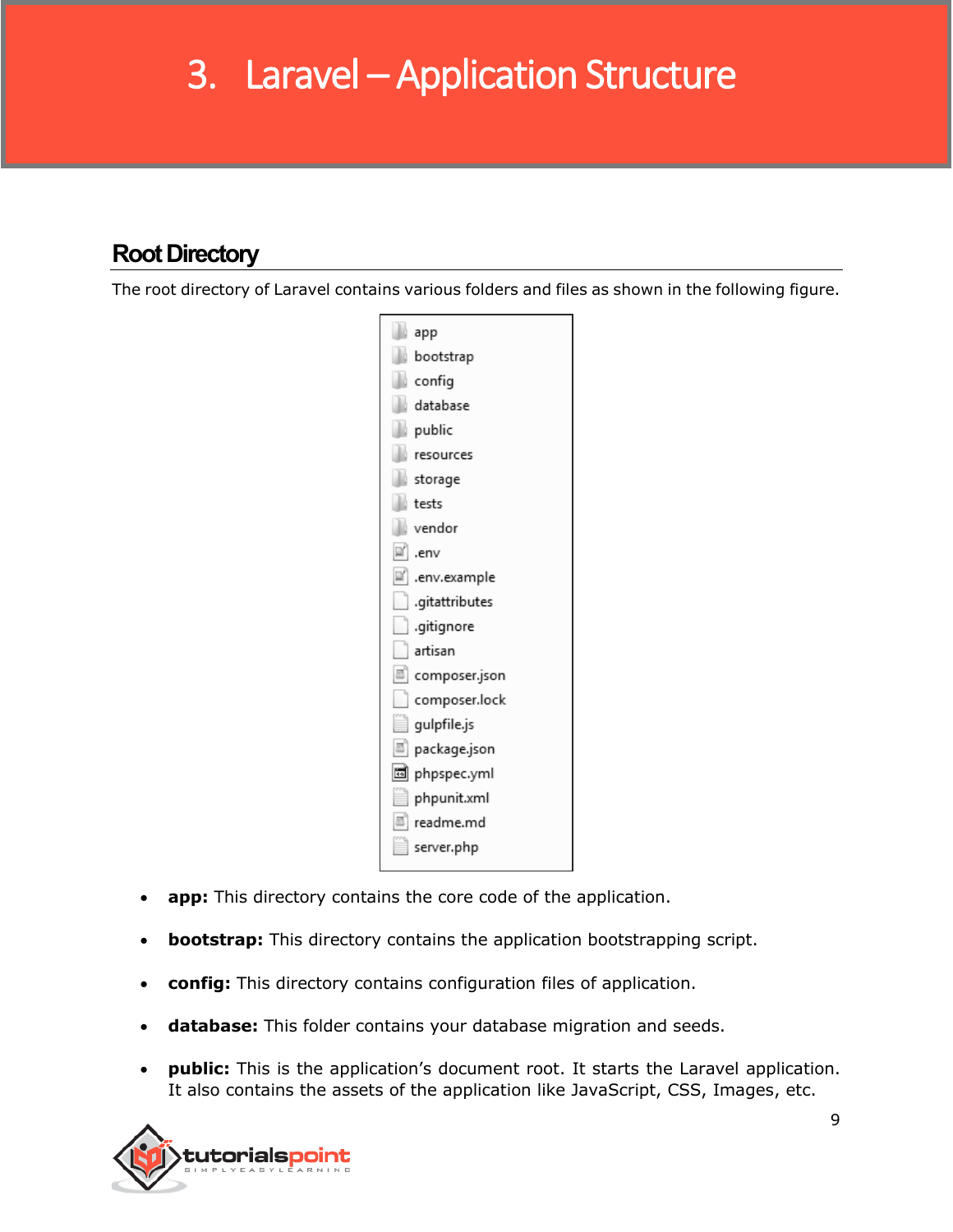- **resources:** This directory contains raw assets such as the LESS & Sass files, localization and language files, and Templates that are rendered as HTML.
- **storage:** This directory contains App storage, like file uploads etc. Framework storage (cache), and application-generated logs.
- **test:** This directory contains various test cases.
- **vendor:** This directory contains composer dependencies.

## **App Directory**

This is the application directory. It contains a variety of additional directories, which are described below:

- Console: All the artisan commands are stored in this directory.
- Events: This directory stores events that your application can raise. Events may be used to alert other parts of your application that a given action has occurred, providing a great deal of flexibility and decoupling.
- Exceptions: This directory contains your application's exception handler and is also a good place to stick any exceptions thrown by your application.
- Http: This directory contains your controllers, filters, and requests.
- Jobs: This directory contains the queueable jobs for your application.
- Listeners: This directory contains the handler classes for your events. Handlers receive an event and perform logic in response to the event being fired. For example, a UserRegistered event might be handled by a SendWelcomeEmail listener.
- Policies: This directory contains various policies of the application.
- Providers: This directory contains various service providers.

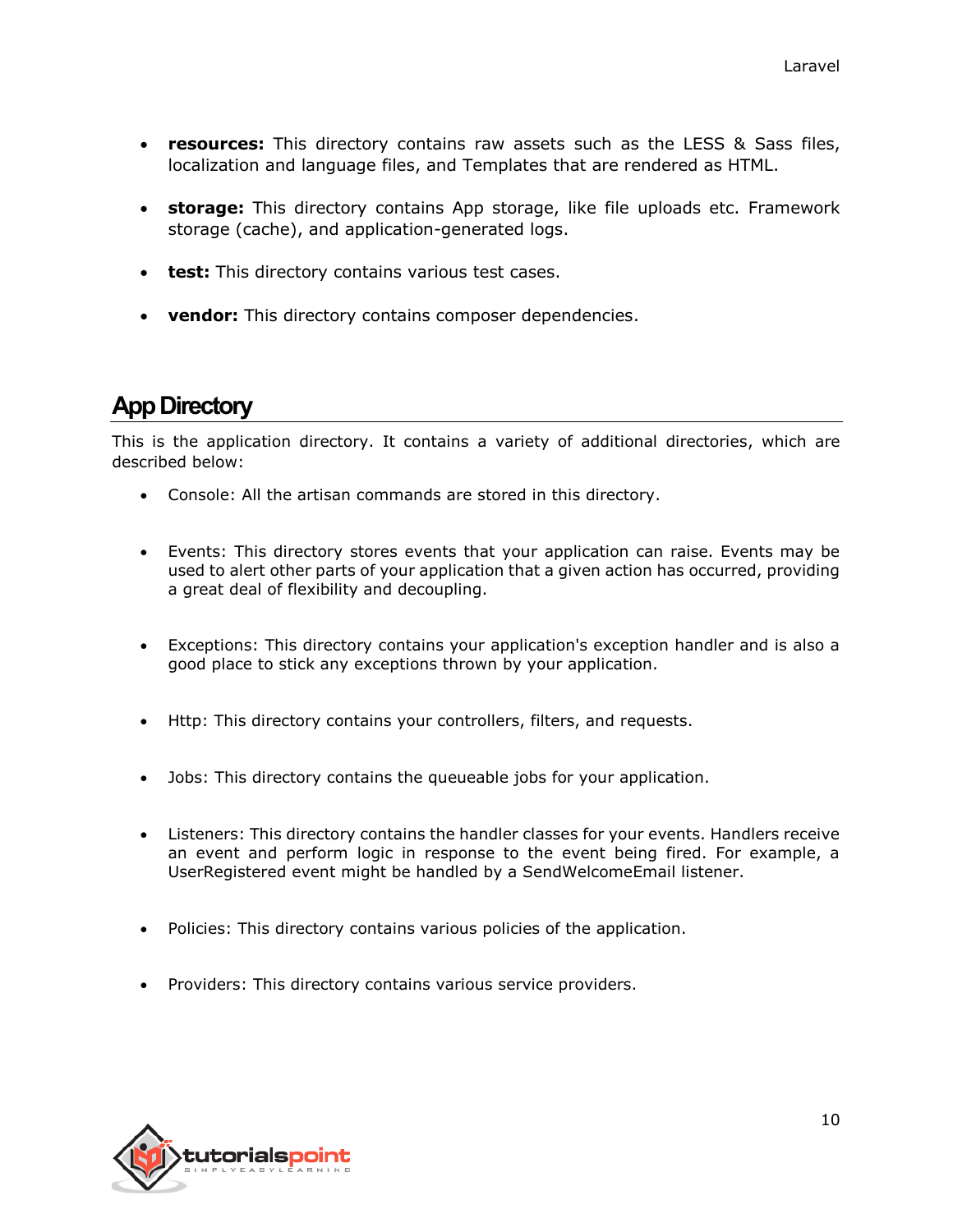# 4. Laravel – Configuration

The config directory, as the name implies, contains all of your application's configuration files. In this directory, you will find various files needed to configure database, session, mail, application, services etc.

## **Basic Configuration**

- After installing Laravel, the first thing we need to do is to set the write permission for the directory **storage** and **bootstrap/cache**.
- Generate Application key to secure session and other encrypted data. If the root directory doesn't contain the **.env** file then rename the **.env.example** to **.env** file and execute the following command where you have installed Laravel. The newly generated key can be seen in the **.env** file.



 You can also configure the locale, time zone, etc. of the application in the **config/app.php** file.

## **Environmental Configuration**

Laravel provides facility to run your application in different environment like testing, production etc. You can configure the environment of your application in the **.env** file of the root directory of your application. If you have installed Laravel using composer, this file will automatically be created.

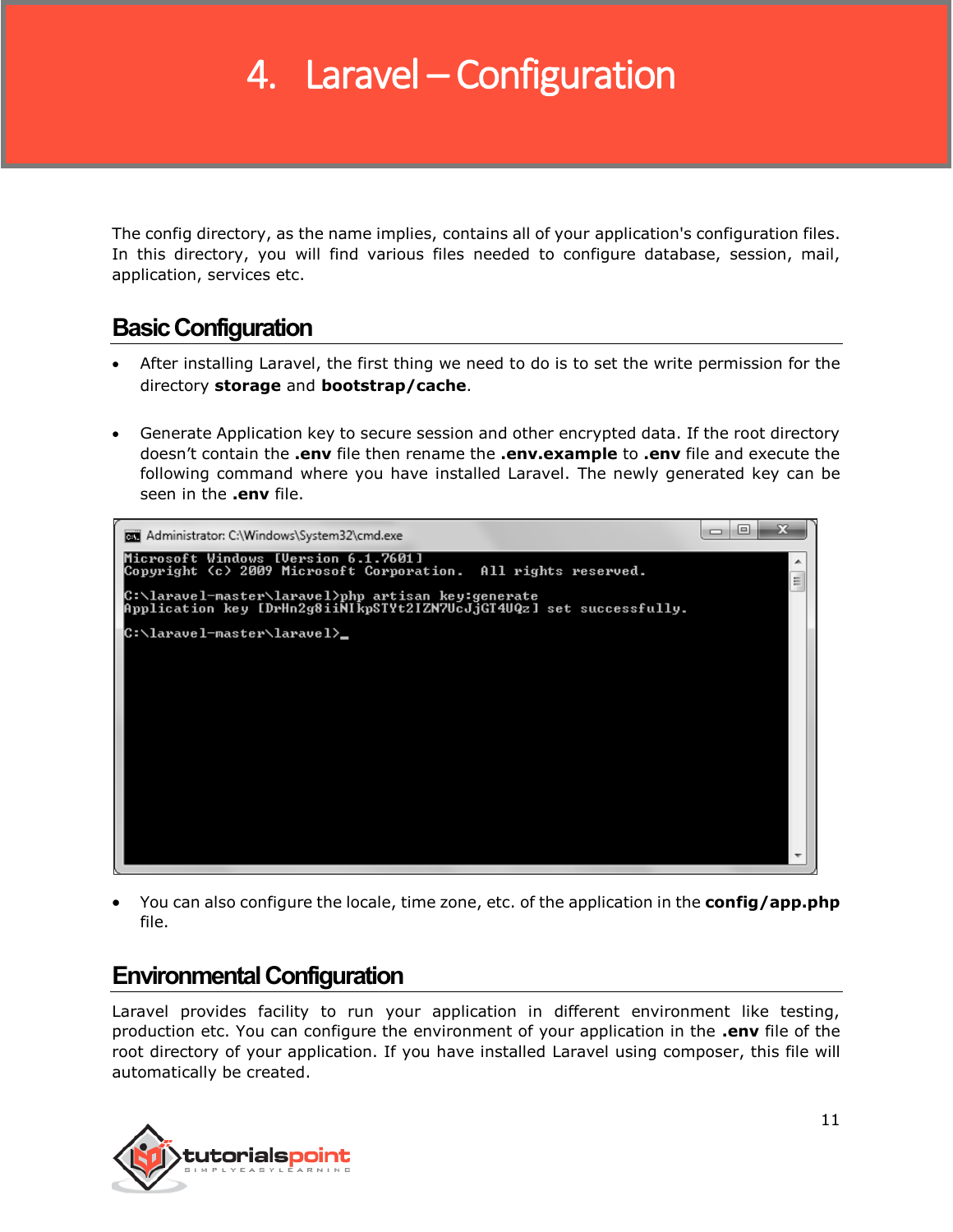In case you haven't installed Laravel, you can simply rename the **.env.example** file to **.env** file. A sample of Laravel.env file is shown below.

```
APP ENV=local
APP DEBUG=true
APP KEY=DrHn2g8iiNIkpSTYt2IZN7UcJjGT4UQz
DB HOST=1ocalhost
DB DATABASE=homestead
DB USERNAME=homestead
DB PASSWORD=secret
CACHE DRIVER=file
SESSION DRIVER=file
QUEUE DRIVER=sync
MAIL DRIVER=smtp
MAIL HOST=mailtrap.io
MAIL PORT=2525
MAIL USERNAME=null
MAIL PASSWORD=null
MAIL ENCRYPTION=null
```
Notice the text underlined gray in the above image. **Local** environment variable has been set. It can further be changed to **production** or **testing** as per your requirement.

## **Database Configuration**

The database of your application can be configured from **config/database.php** file. You can set configuration parameters that can be used by different databases and you can also set the default one to use.

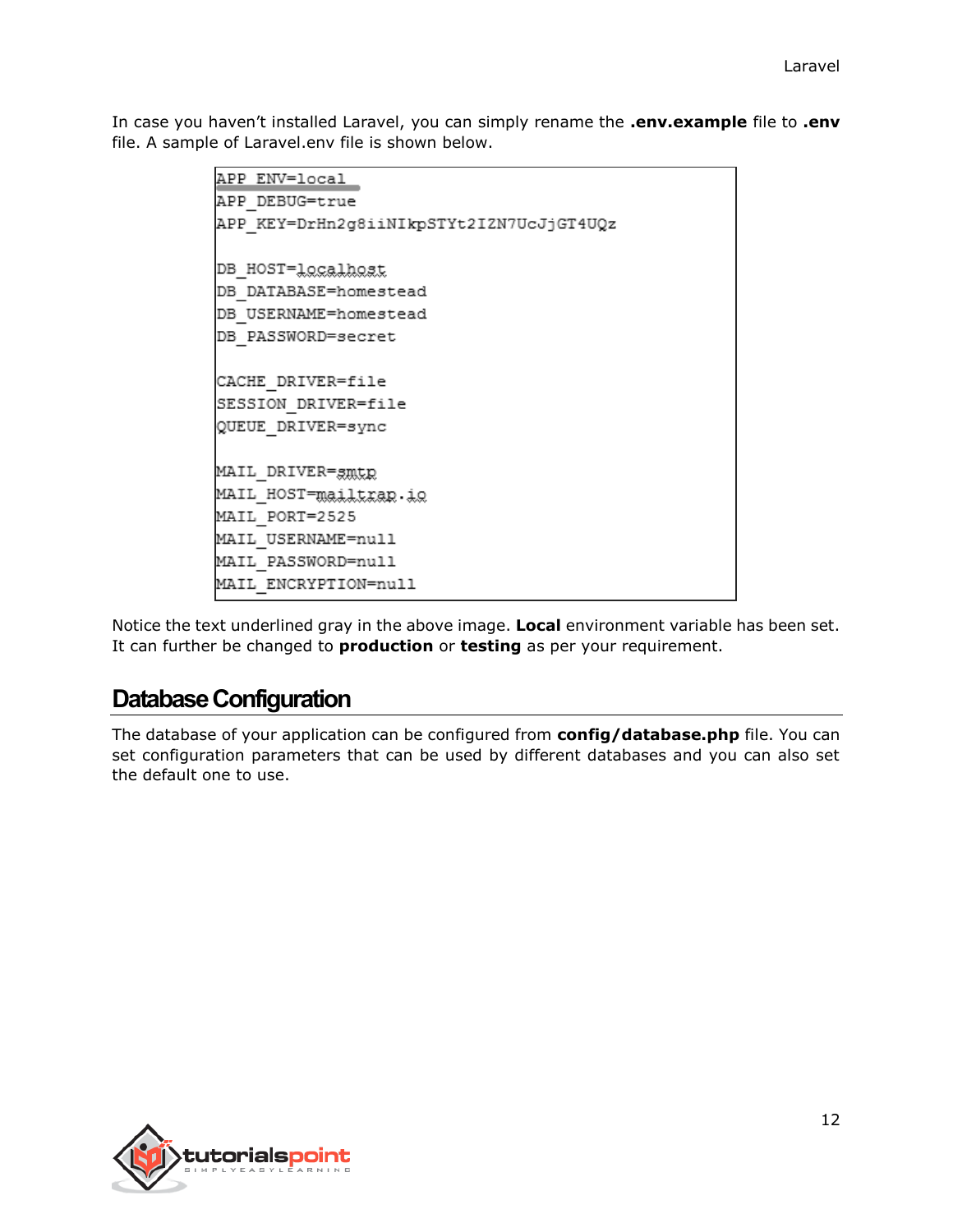```
'connections' => [
    1 < = 'x'driver' => 'gglite',
        'database' => storage path('database.gglite'),
       'prefix' \Rightarrow '',
   ŀ,
    1 <= 'Laxax"
        'driver' => ' \mathbb{R}'host'
                   => 'lecalbest',
        'database' => 'test db',
        'ussinams' => 'root',
        'password' => ',
        'charsat' => 'utf8',
        'collation' => 'utf8 unicode ci',
        'prefix' \Rightarrow '',
        'strict'
                   \Rightarrow false,
```
## **Naming the Application**

The App Directory, by default, is namespaced under App. To rename it, you can execute the following command and rename the namespace.

```
php artisan app:name <name-of-your-application>
```
Replace the <name-of-your-application> with the new name of your application that you want to give.

#### **Maintenance Mode**

We need to modify our website on a regular basis. The website needs to be put on maintenance mode for this. Laravel has made this job easier. There are two artisan commands which are used to start and stop the maintenance mode which are described below.

#### **Start Maintenance Mode**

#### **To start the maintenance mode, simply execute the following command.**

php artisan down

#### **After successful execution, you will receive the following output:**

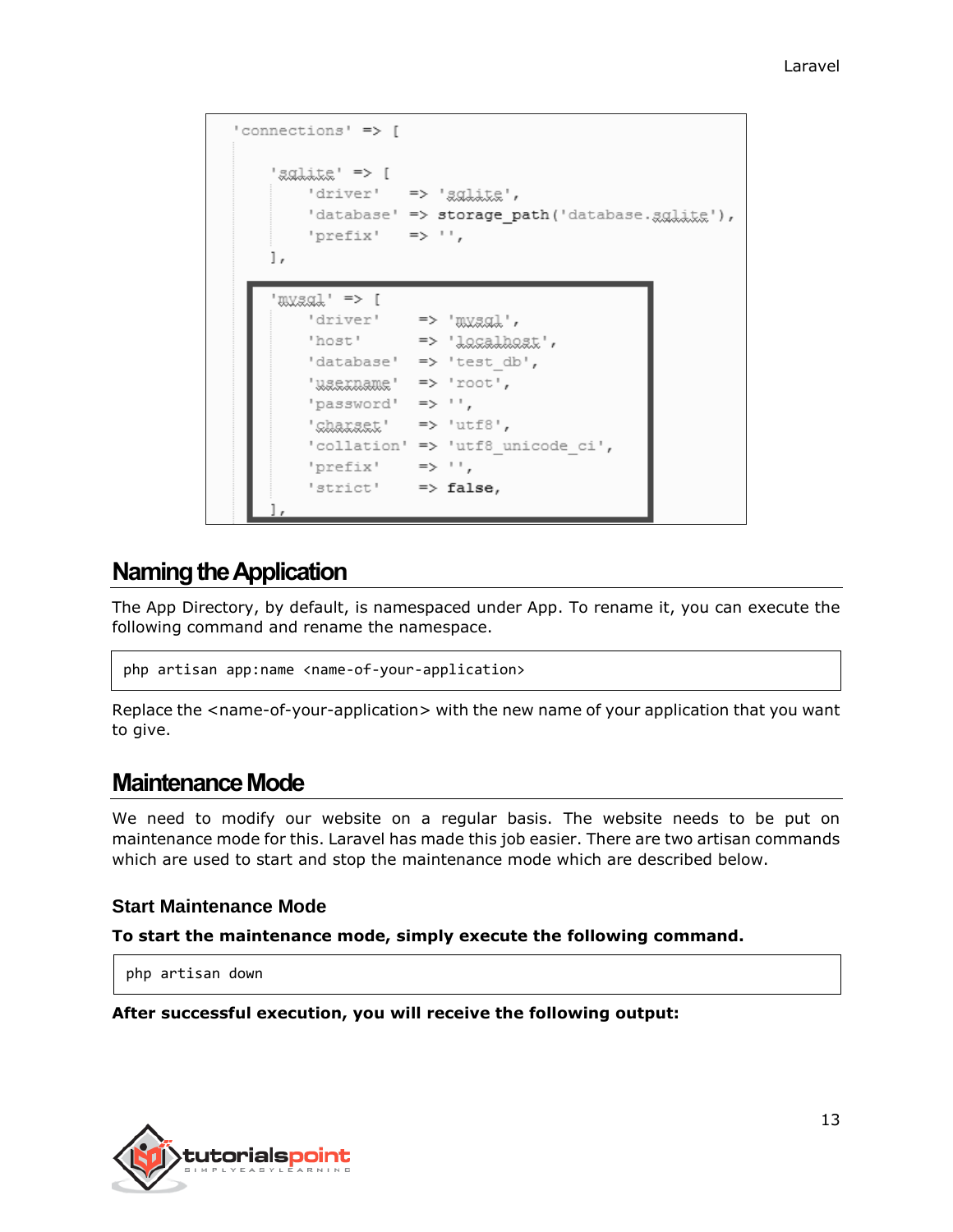

**It will activate the Maintenance mode and all the request to server will be redirected to a single maintenance page as shown in the following screenshot.**



#### **Stop Maintenance Mode**

 After making changes to your website and to start it again, execute the following command.

php artisan up

After successful execution, you will receive the following output:

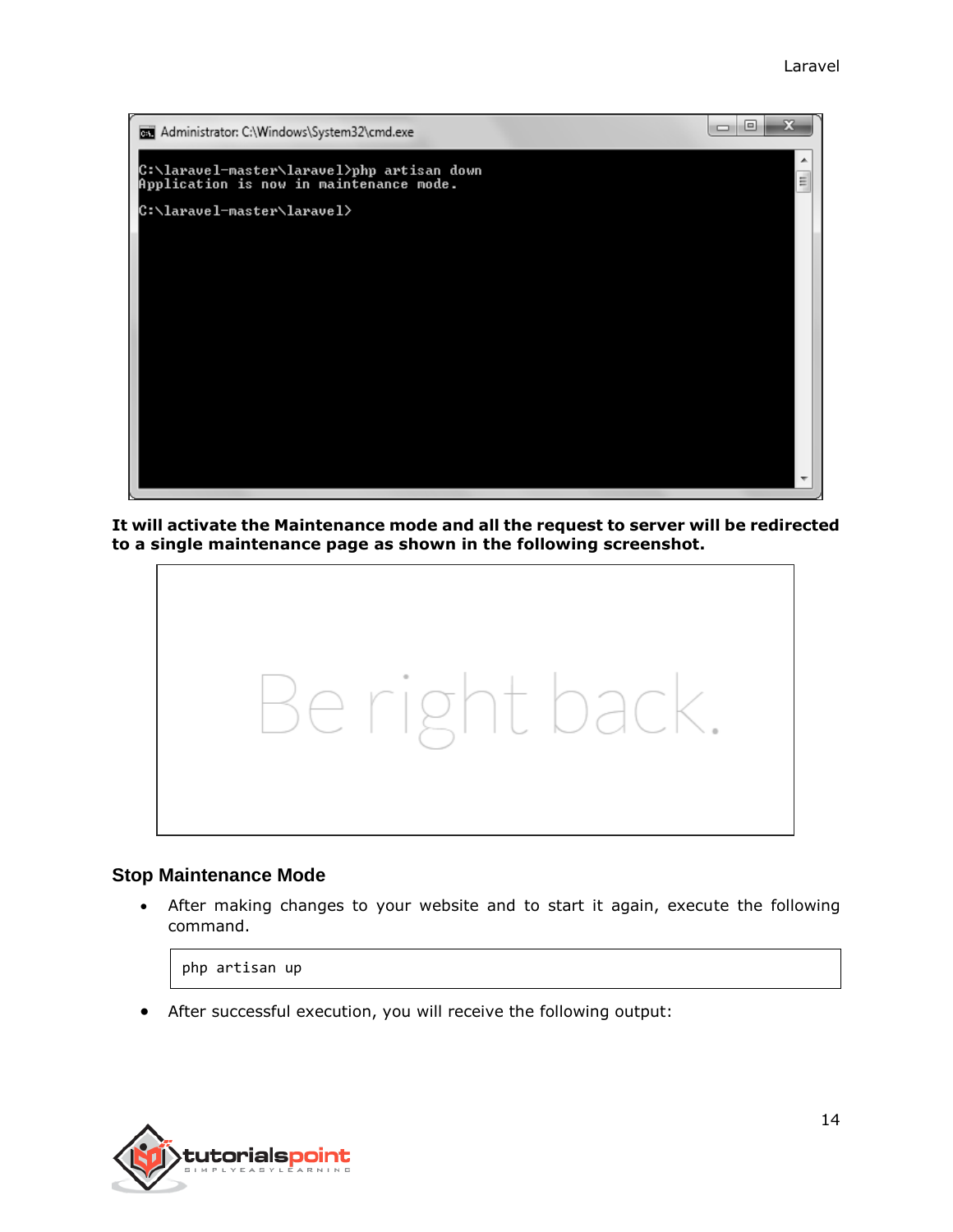#### Laravel



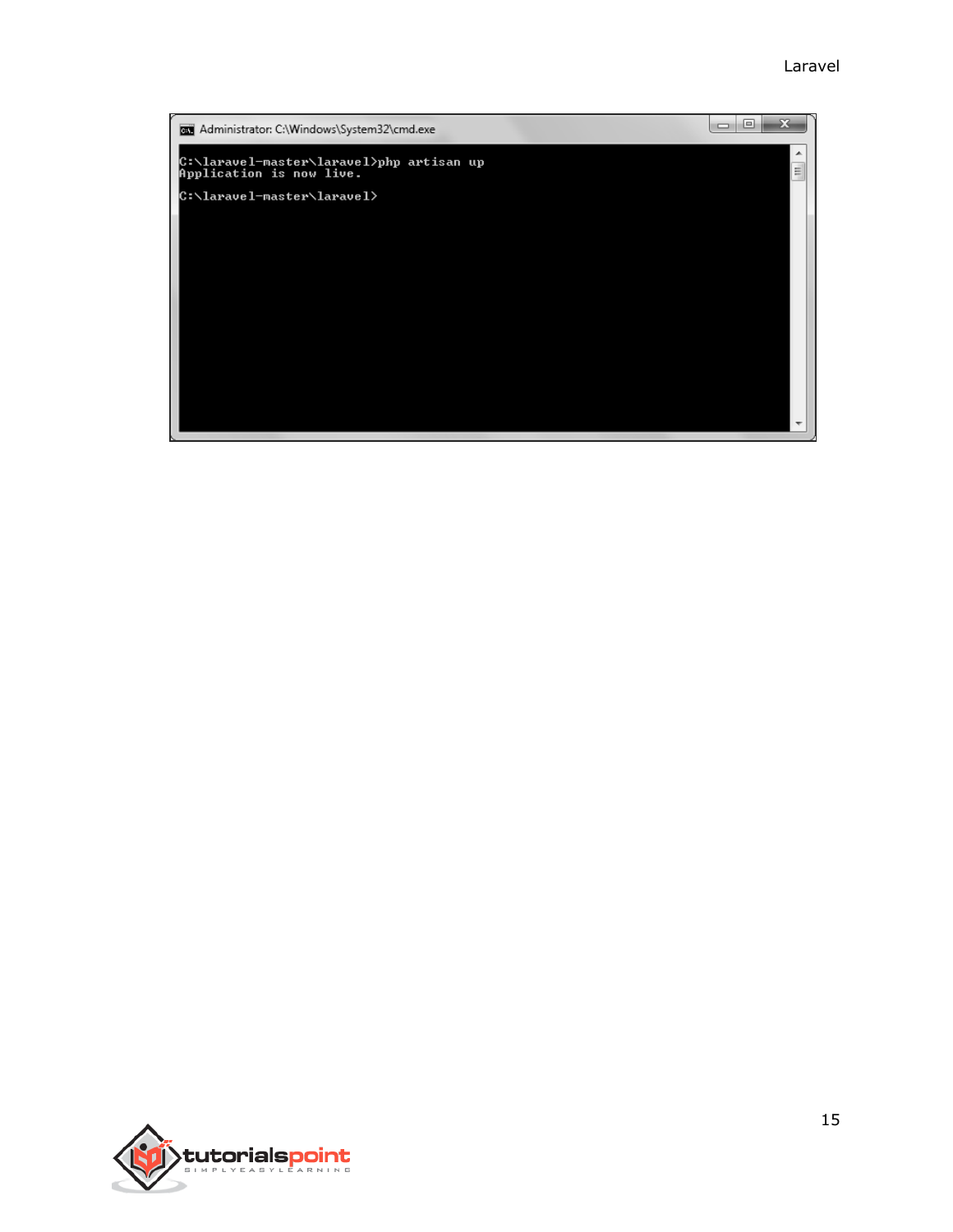## 5. Laravel – Routing

## **Basic Routing**

Basic routing is meant to route your request to an appropriate controller. The routes of the application can be defined in **app/Http/routes.php** file. Here is the general route syntax for each of the possible request.

```
Route::get('/', function () {
     return 'Hello World';
});
Route::post('foo/bar', function () {
     return 'Hello World';
});
Route::put('foo/bar', function () {
     //
});
Route::delete('foo/bar', function () {
     //
});
```
Let us now understand how to see the Laravel homepage with the help of routing.

#### **Example**

#### **app/Http/routes.php**

<?php Route::get('/', function () { return view('welcome');

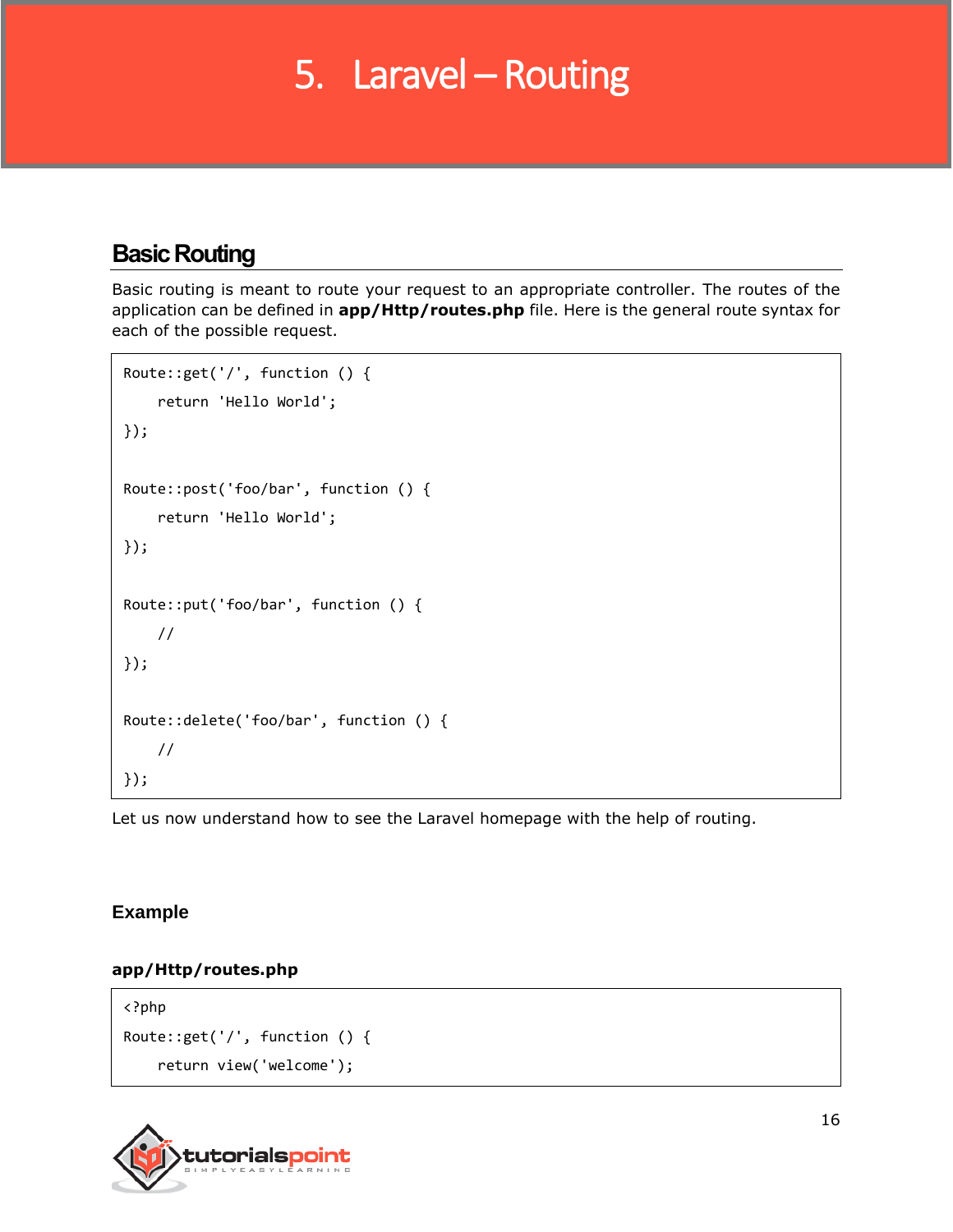});

#### **resources/view/welcome.blade.php**

```
<!DOCTYPE html>
<html>
     <head>
         <title>Laravel</title>
         <link href="https://fonts.googleapis.com/css?family=Lato:100" 
rel="stylesheet" type="text/css">
         <style>
              html, body {
                  height: 100%;
              }
              body {
                  margin: 0;
                  padding: 0;
                  width: 100%;
                  display: table;
                  font-weight: 100;
                  font-family: 'Lato';
              }
              .container {
                  text-align: center;
                  display: table-cell;
                  vertical-align: middle;
              }
              .content {
```
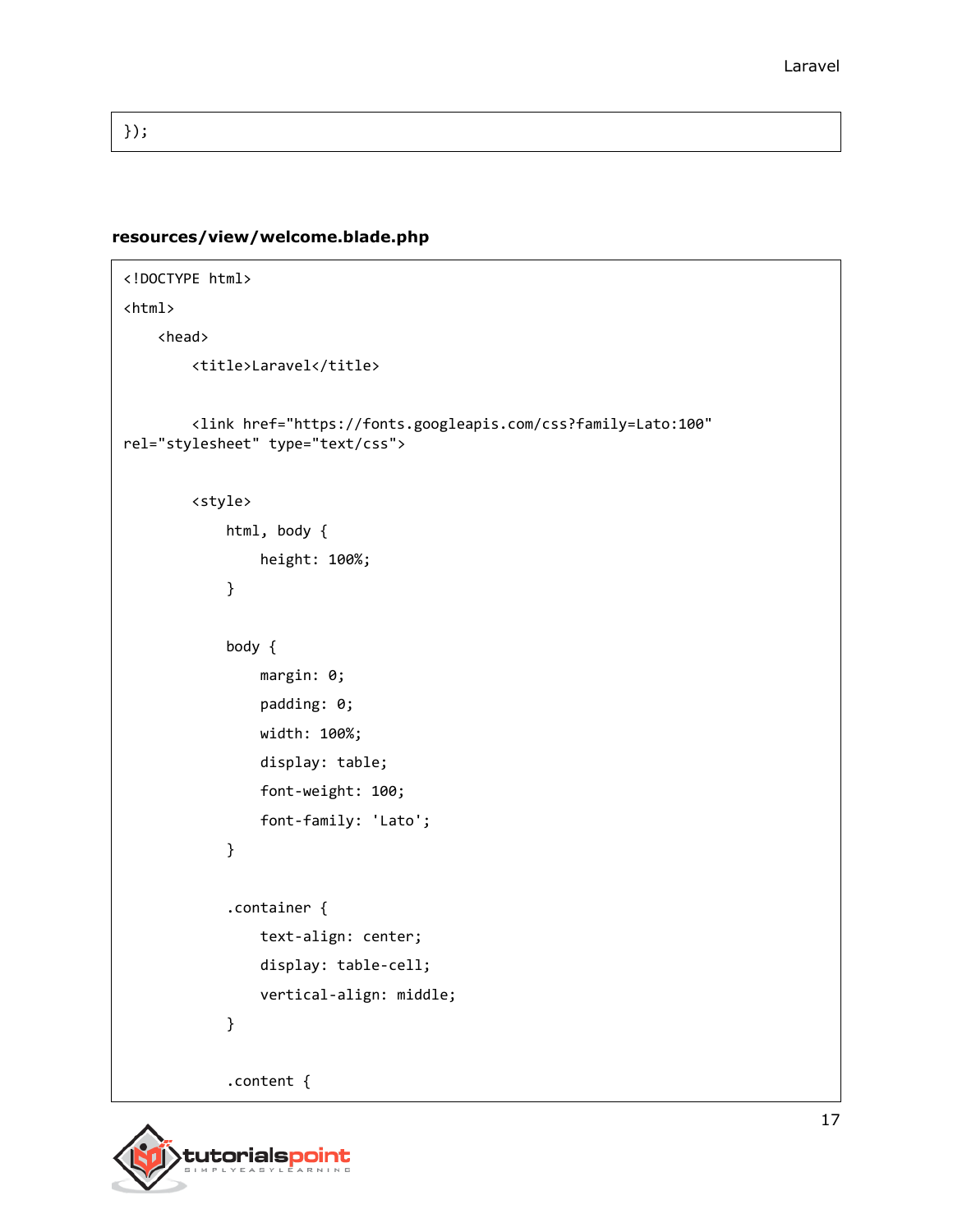```
 text-align: center;
                 display: inline-block;
 }
             .title {
                 font-size: 96px;
             }
         </style>
     </head>
     <body>
         <div class="container">
             <div class="content">
                 <div class="title">Laravel 5</div>
             </div>
         </div>
     </body>
</html>
```
The routing mechanism is depicted in the following image:



Let us now understand the steps in detail:

**Step 1:** First, we need to execute the root URL of the application.

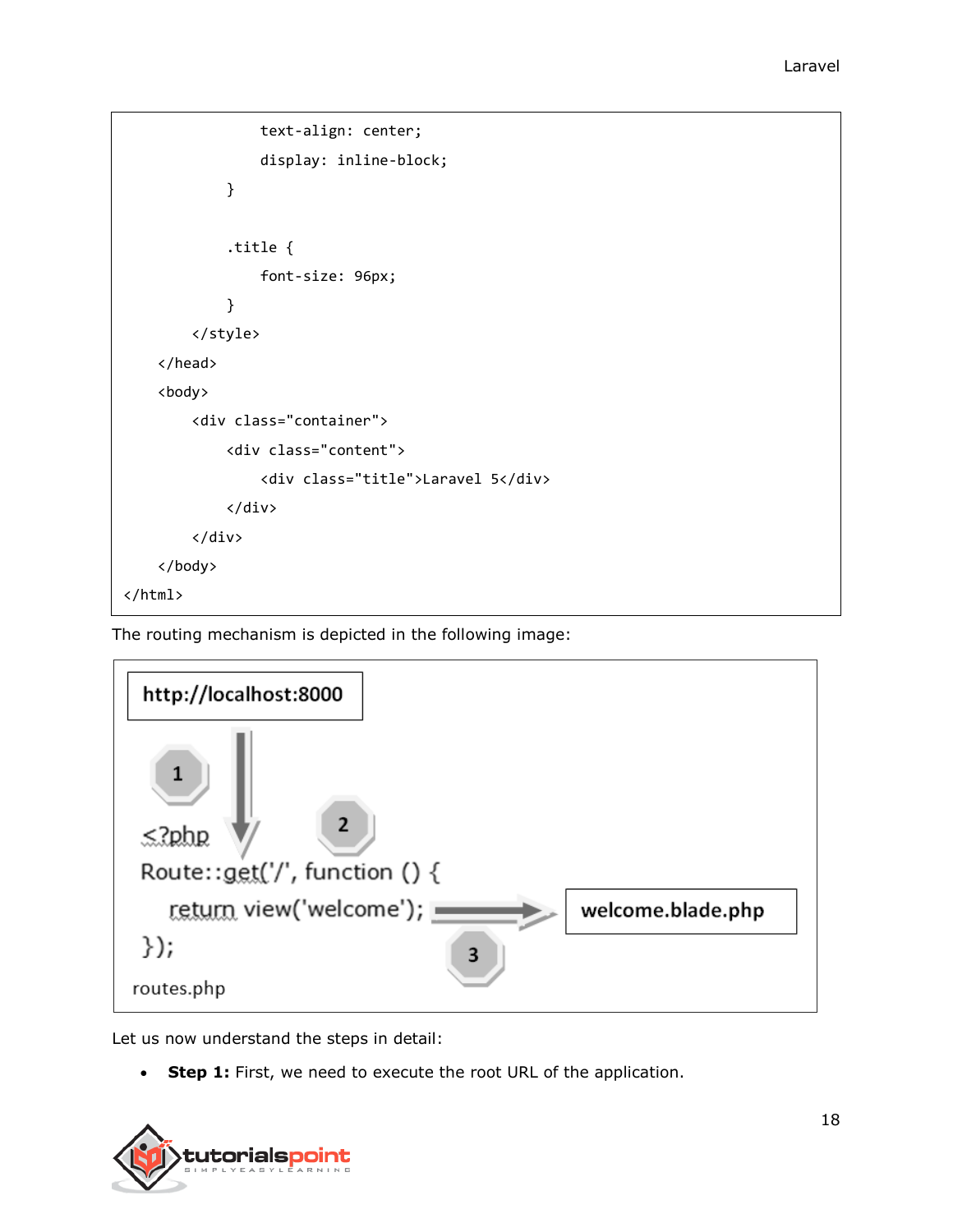- **Step 2:** The executed URL will match with the appropriate method in the route.php file. In our case, it will match to get the method and the root ('/') URL. This will execute the related function.
- **Step 3:** The function calls the template file **resources/views/welcome.blade.php**. The function later calls the **view()** function with argument **'welcome'** without using the **blade.php.** It will produce the following HTML output.



## **Routing Parameters**

Often in the application, we intend to capture the parameters passed with the URL. To do this, we need to modify the code in routes.php file accordingly. There are two ways by which we can capture the parameters passed with the URL.

- Required Parameters
- Optional Parameters

#### **Required Parameters**

These parameters must be present in the URL. For example, you may intend to capture the ID from the URL to do something with that ID. Here is the sample coding for **routes.php** file for that purpose.

```
Route::get('ID/{id}',function($id){
     echo 'ID: '.$id;
});
```
Whatever argument that we pass after the root URL **(http://localhost:8000/ID/5),** it will be stored in \$id and we can use that parameter for further processing but here we are simply displaying it. We can pass it onto view or controller for further processing.

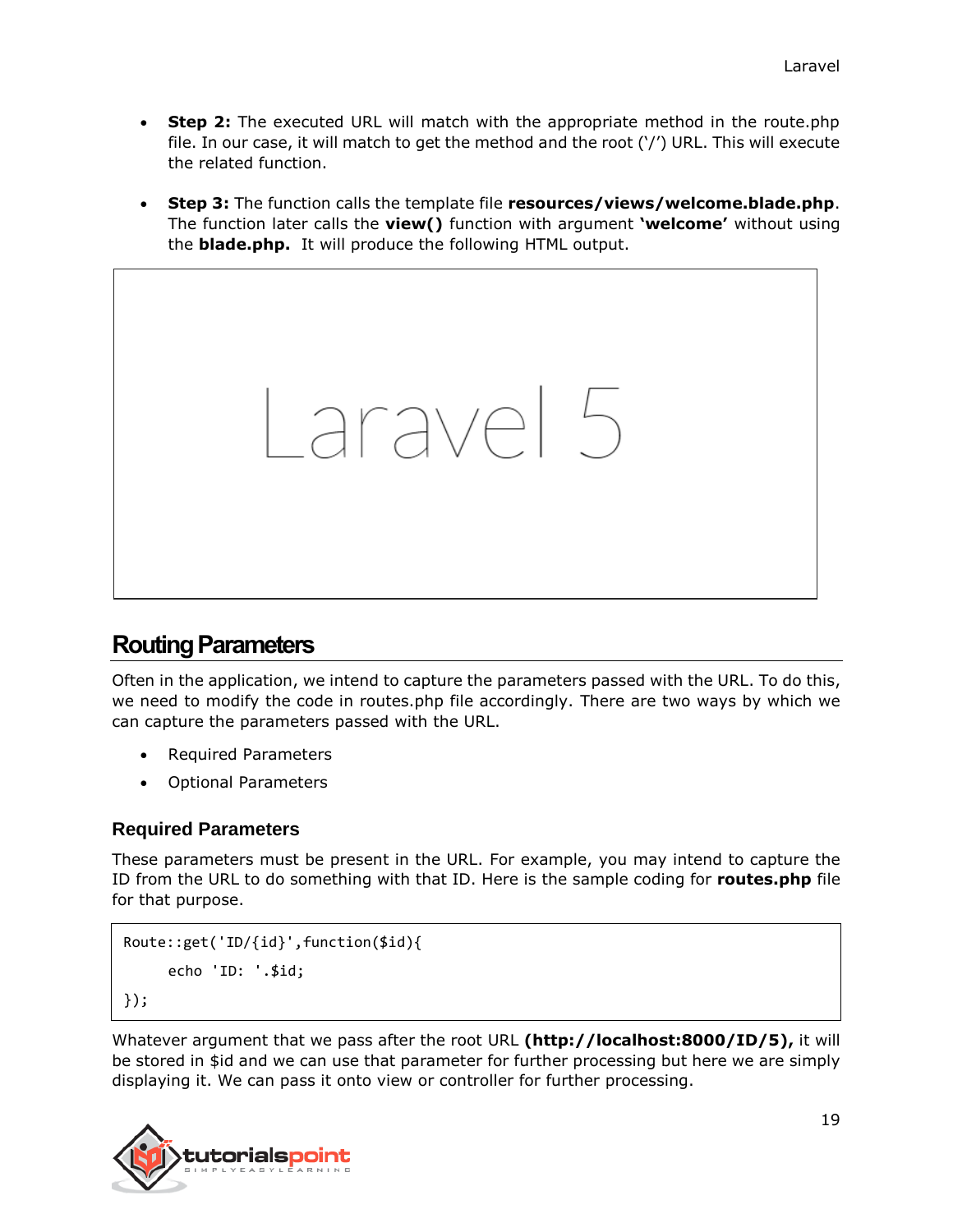#### **Optional Parameters**

There are some parameters which may or may not be present in the URL and in such cases we can use the optional parameters. The presence of these parameters is not necessary in the URL. These parameters are indicated by **"?"** sign after the name of the parameters. Here is the sample coding for **routes.php** file for that purpose.

```
Route::get('/user/{name?}',function($name = 'Virat'){
     echo "Name: ".$name;
});
```
#### **Example**

#### **routes.php**

```
<?php
// First Route method – Root URL will match this method
Route::get('/', function () {
     return view('welcome');
});
// Second Route method – Root URL with ID will match this method
Route::get('ID/{id}',function($id){
     echo 'ID: '.$id;
});
// Third Route method – Root URL with or without name will match this method
Route::get('/user/{name?}',function($name = 'Virat Gandhi'){
     echo "Name: ".$name;
});
```
**Step 1:** Here, we have defined 3 routes with get methods for different purposes. If we execute the below URL then it will execute the first method.

http://localhost:8000

**Step 2:** After successful execution of the URL, you will receive the following output:

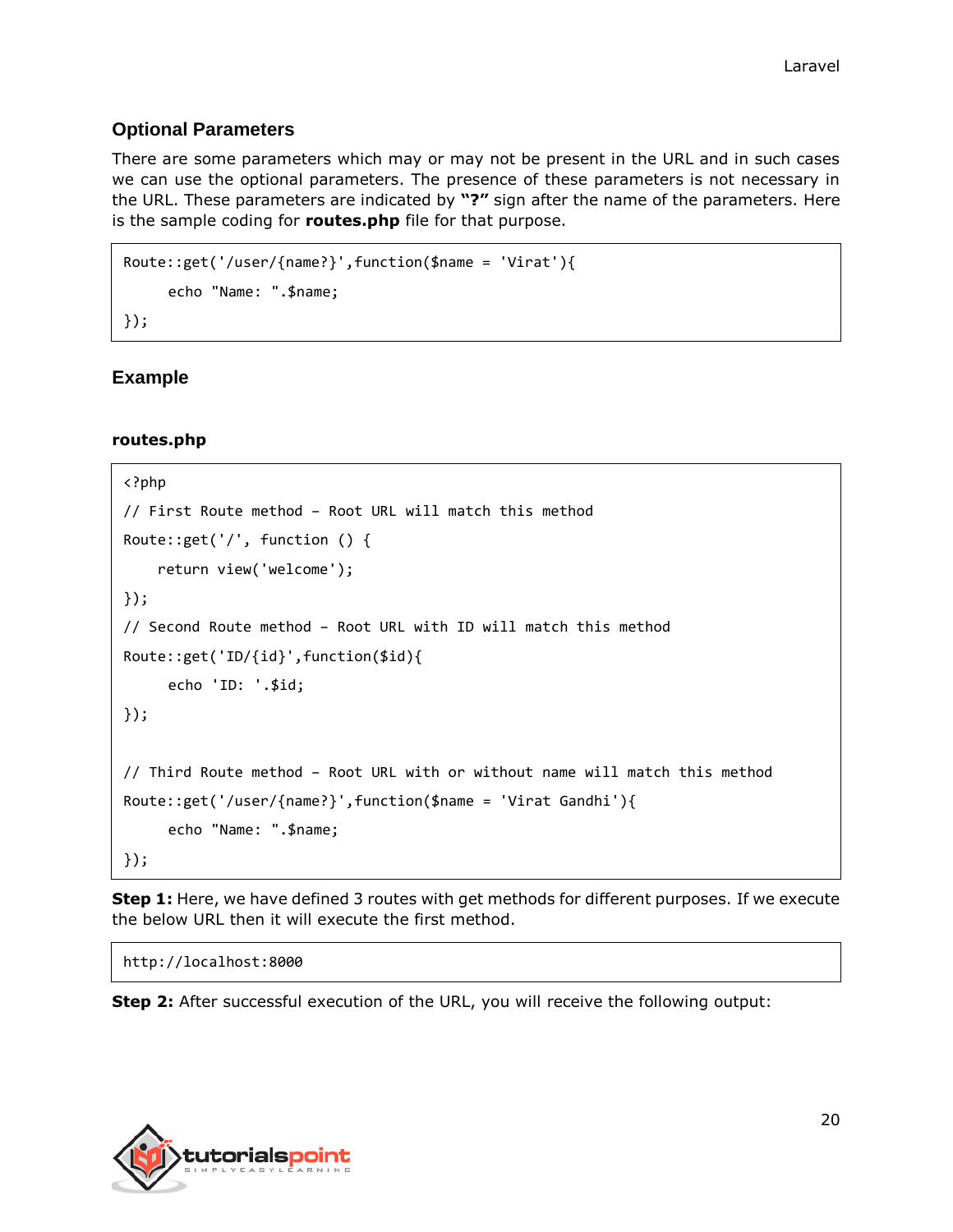

**Step 3:** If we execute the below URL, it will execute the 2<sup>nd</sup> method and the argument/parameter ID will be passed to the variable  $\frac{\sinh(\theta)}{\sinh(\theta)}$ .

http://localhost:8000/ID/5

**Step 4:** After successful execution of the URL, you will receive the following output:



**Step 5:** If we execute the below URL, it will execute the 3<sup>rd</sup> method and the optional argument/parameter name will be passed to the variable \$name. The last argument **'Virat'** is optional. If you remove it, the default name will be used that we have passed in the function as **'Virat Gandhi'**

**Step 6:** After successful execution of the URL, you will receive the following output:

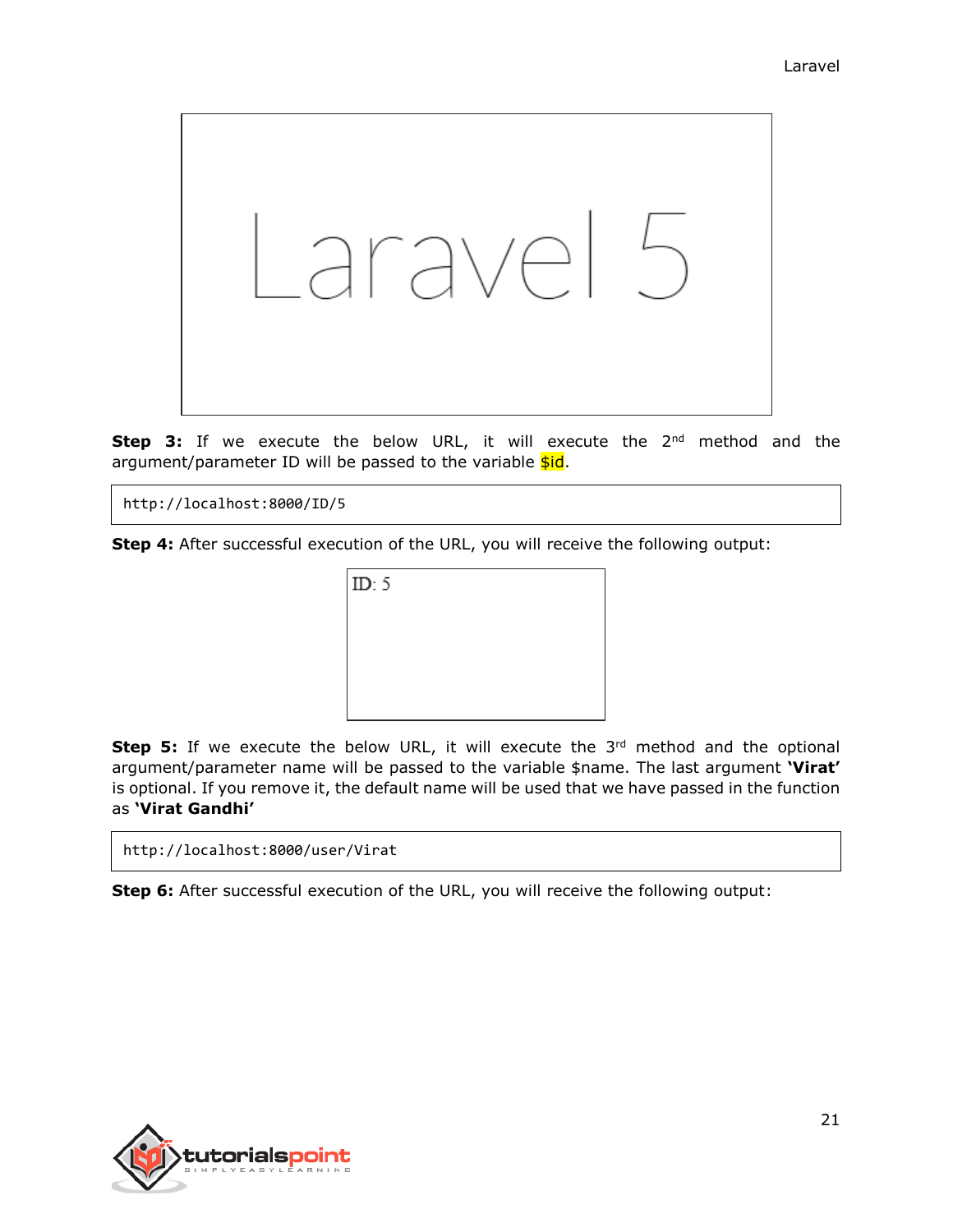Name: Virat

**Note:** Regular expression can also be used to match the parameters.